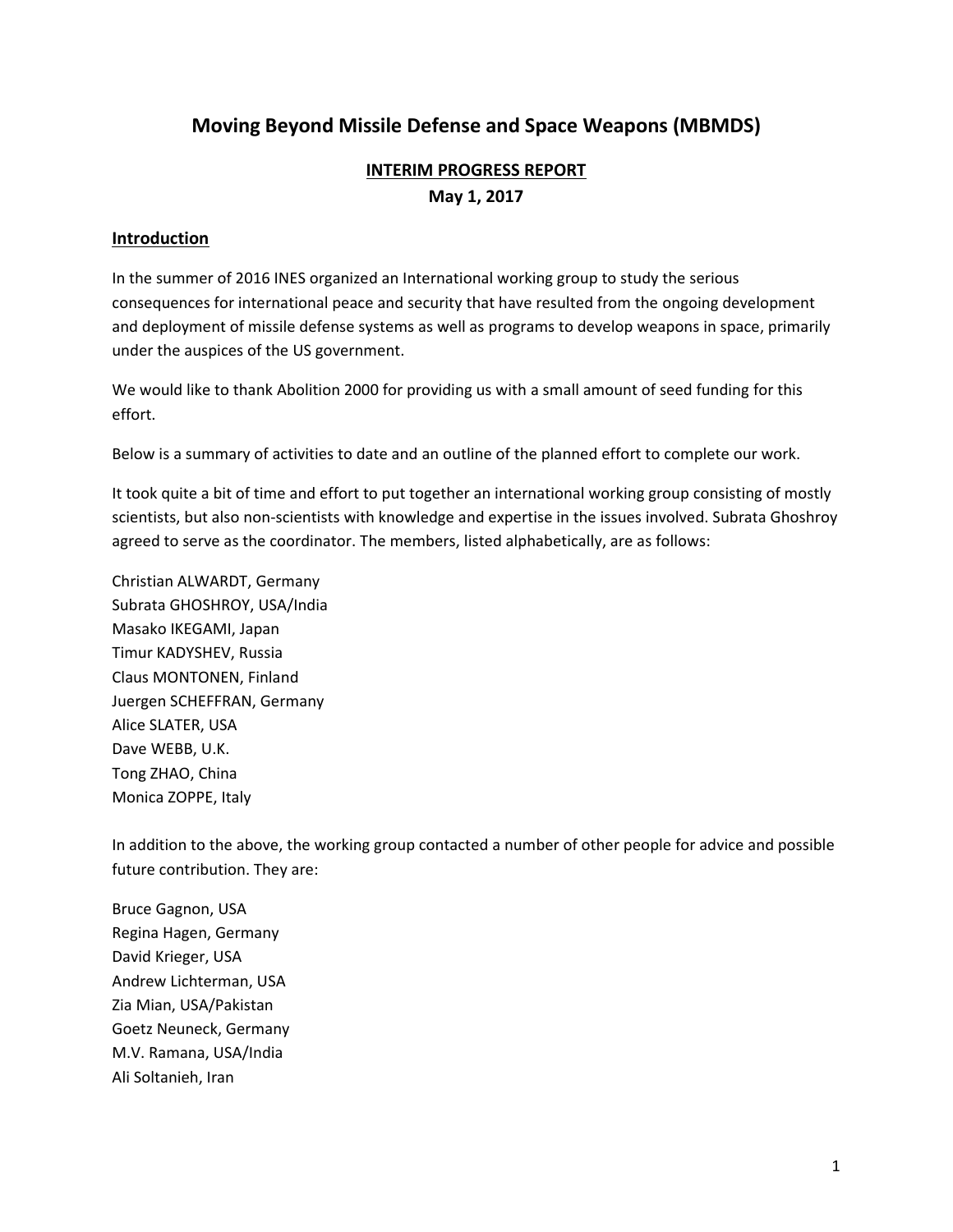### **Significant Activities**

The group had several limited bilateral calls and many e-mail exchanges before setting the agenda for a conference call on September 16, 2016, which was attended by all members. The group also decided on a name for itself, which is "**Moving Beyond Missile Defense and Space Weapons" (MBMDS)**. (Please see Addendum 1 for details of the conference call)

The most significant activity of the group was a half-day workshop held on the sidelines of the IPB Congress in Berlin on September 30, 2016. A majority of the group's members were in attendance. We employed a student from Hamburg University to take notes and produce a transcript after the meeting, (the transcript will be made available to individuals upon request for their own personal use but not for publication).

The agenda of the Berlin workshop is shown in Addendum 2 below.

In addition to the workshop above, group members Dave, Juergen, Monica, and Subrata held a public meeting for the attendees of the IPB Congress to discuss BMD and weapons in space. This meeting was very well attended and a spirited discussion followed.

The group's activities were seriously hampered since November due to the illness of Subrata. He is not fully recovered yet and his future prognosis is still uncertain. However, we did manage to hold another meeting at the end of March in New York at the time of the Ban Treaty negotiations at the UN. M. V. Ramana from Princeton University joined us and we had hoped that Alex Glaser and Zia Mian would also be available but unfortunately they couldn't make it. Even so, we were able to have some useful discussions about possible directions.

Since then Subrata has resumed his activities on a limited scale - he was able to give an excellent presentation on the problems of missile defense, via skype, to the Global Network conference in Huntsville Alabama in early April. Currently, he is waiting for further surgery, which has been tentatively scheduled for the end of May. We wish him well.

### **Plan for Completion of the Report**

In the next several weeks, Subrata will draft an outline for the group's report inviting individual members to comment on the draft and to suggest sections that they would like to contribute to. Members and advisors will be invited to also suggest any new topic for the report, which the draft did not include. It would most desirable if suggestions of a new topic were accompanied by the names of contributor/contributors. The group will consider any such request and make a decision.

Our hope is to finalize first the report outline and then the draft report itself by the end of October 2017. During this time, while the draft report is in the final stages, we hope to present our preliminary findings, and conclusion at the UNGA session in September.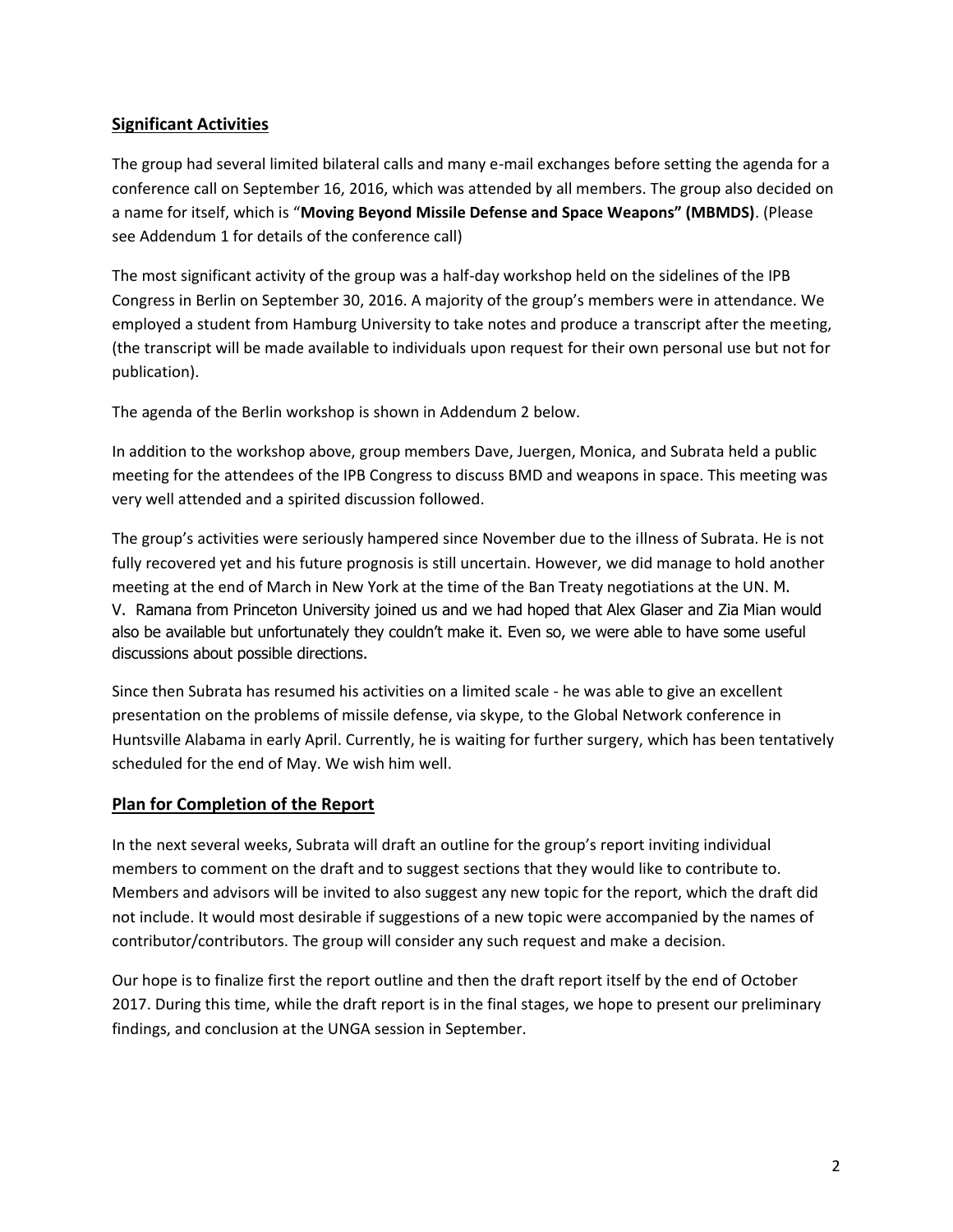### **Schedule and Funding**

In our concept proposal to A2000 we requested \$12,000 for activities planned over a 12-month period. We wrote at that time that we expected to complete our work by July/August 2017 with the publication of our report. We received \$7,000

Under the circumstances explained above we will miss this target by about six months. As described above, 5 to 7 months work remains with the end of January 2018 being the new target for work completion.

As of date, we have expended \$2,717 toward the Berlin workshop, which included some member travel and lodging, student assistance, and admin support to INES, Berlin.

We have approximately \$3480 on hand.

We request that A2000 provide us with the remainder of our request (\$5,000) to complete our work and publish our report in this particularly precarious international situation.

You will note that we have been extremely careful with our spending, only making those that were essential and unavoidable. We plan to continue to operate this way in the future.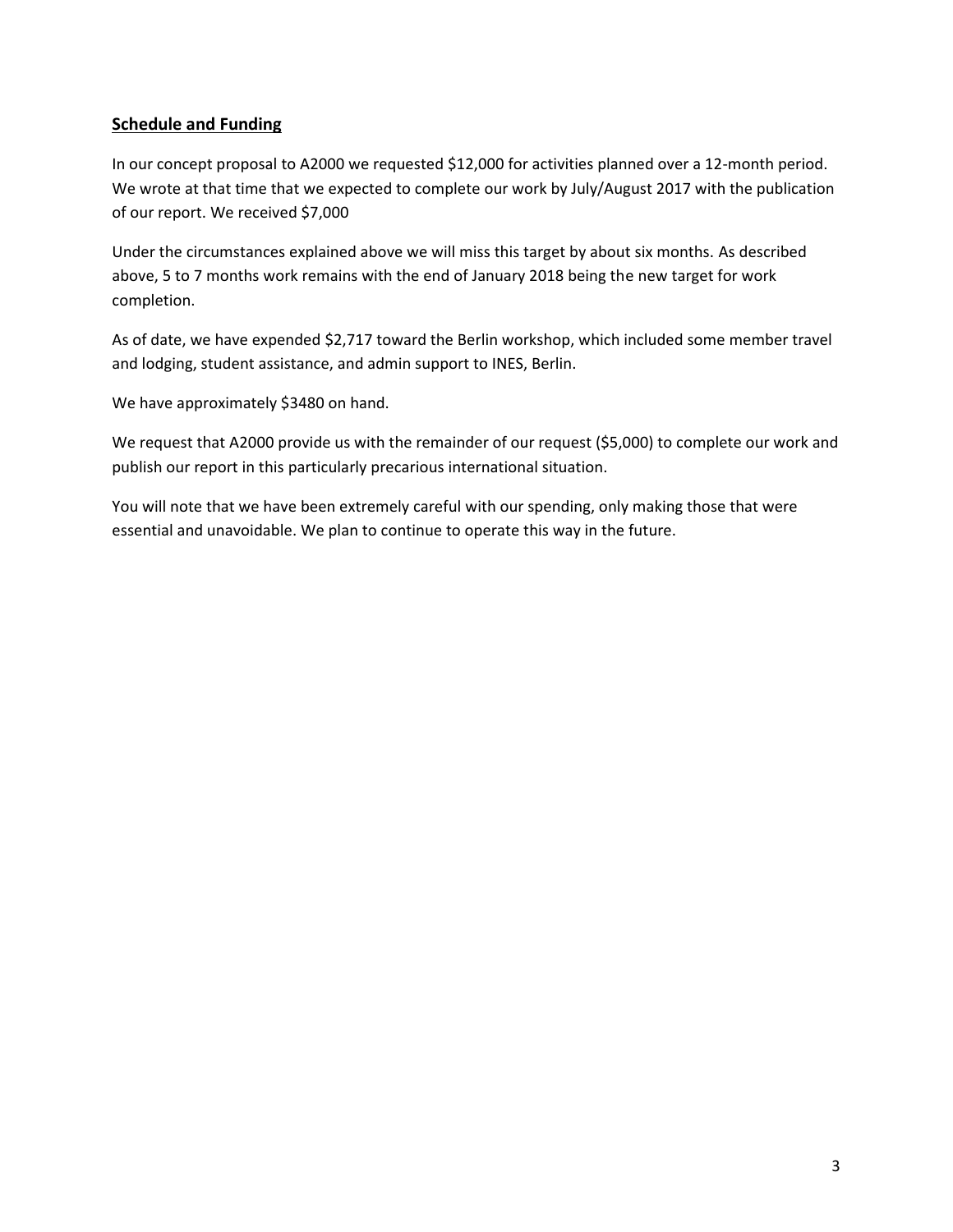## **ADDENDUM - 1**

# **Minutes of the Conference Call 16 September 2016**

## **International Working Group Moving Beyond Missile Defense and Space Weapons (MBMDS)**

START: 10 AM U.S. Eastern END: 11:15 AM

### **MINUTES**

10 – 10:05 Welcome: Subrata GHOSHROY, USA/India, Coordinator

10:05-10:20 Introduction of Members:

Christian ALWARDT, Germany Regina HAGEN, Germany Masako IKEGAMI, Japan (present for the last 20 minutes) Timur KADYSHEV, Russia Zia MIAN, USA/Pakistan (Not present) Claus MONTONEN, Finland Goetz NEUNECK, Germany (Not present) M.V. RAMANA, USA/India Juergen SCHEFFRAN, Germany Alice SLATER, USA Dave WEBB, U.K. Tong ZHAO, China Monica ZOPPE, Italy

Alice SLATER moderated the rest of the meeting. Subrata agreed to take notes and circulate the minutes afterwards.

10:20-10:50 Brief Presentation of Issues:

### Juergen Scheffran: **Missile Defense**

Western countries are driving most missile defense systems. Russia and China are responding. Missiles alone are complex. The question for the group what can we do?

#### Dave Webb: **Space weapons**

In the old SDI program there were ideas for weapons in space. In the meantime the militaries of countries like The U.S. and Israel are increasingly dependent on satellites for their operations, especially for command and control. Yet satellites are vulnerable causing instability and encouraging ASAT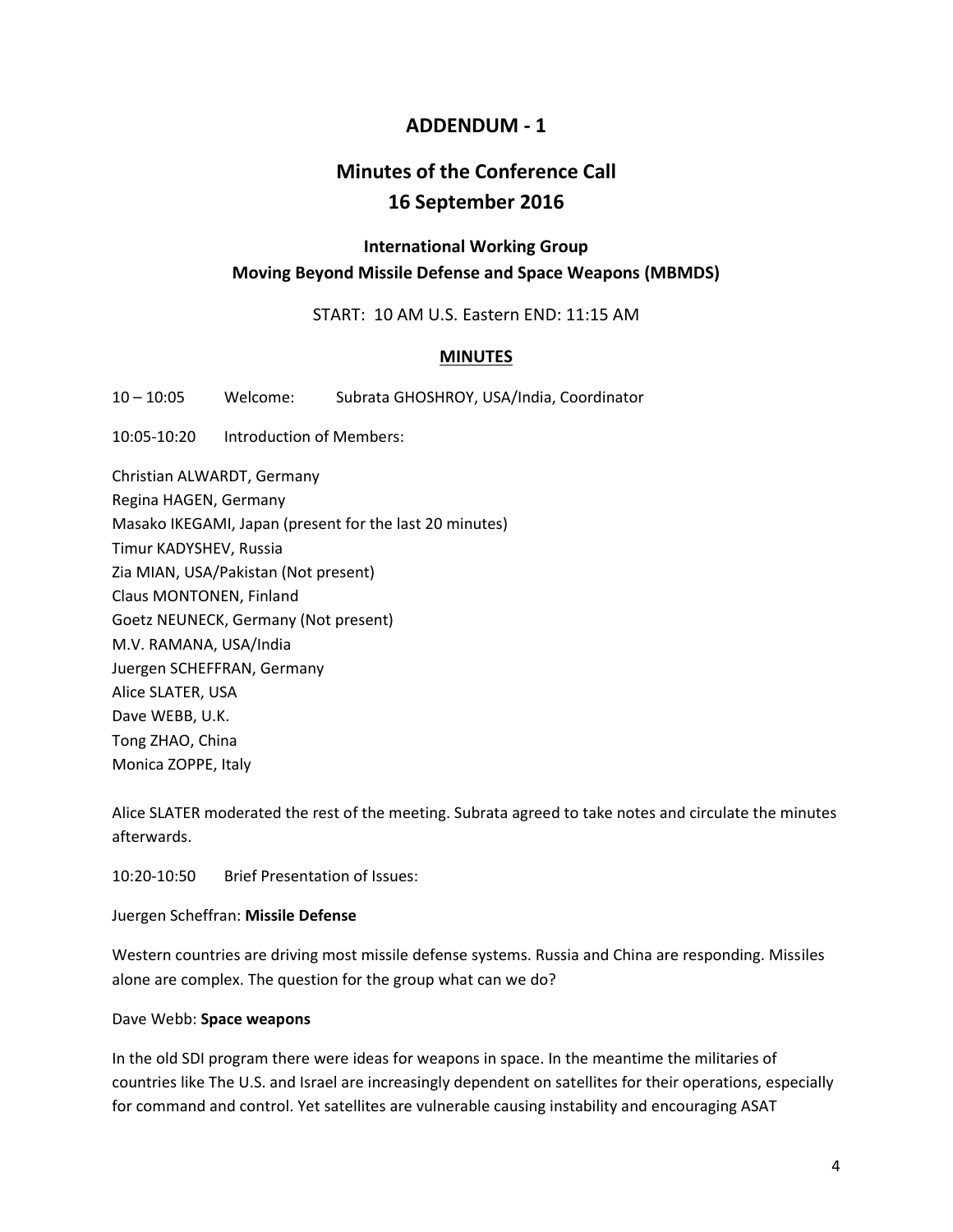programs by the adversaries. BMD systems require space-based detectors, trackers, etc. Another problem in space is the problem of debris, which is making space dangerous for satellites. Russia and China have placed the PAROS treaty to ban weapons in space before the UN every year for many years. A vast majority of member states routinely vote in favor of the treaty except the U.S. and a couple other small nations.

### Tong ZHAO: The **Chinese viewpoint**

China is very concerned about the U.S. missile defense program. It is carefully studying the BMD technologies that the U.S. is developing. One of particular concern is the multiple kill vehicles concept because it could overcome the challenge of decoys, which continues to bedevil the midcourse defense program. Other concerns are the renewed U.S. investments in laser weapons and offensive cyber weapons which could interfere with the guidance systems of Chinese missiles that would weaken China's nuclear deterrence.

In addition, the deployment of BMD systems in the Asia Pacific region is complicating the situation. For example, although systems like THAAD cannot intercept ICBMs, the THAAD radar is powerful, which would aid the US midcourse system to intercept Chinese ICBMs again weakening deterrence. In China, people's perception of BMD is highly problematic. Tong said that in his discussions with high-level military and civilian officials, he sensed also a reluctance to judge the capabilities of the U.S. systems on their technical merits. Instead their view is that the BMD is essentially a geopolitical issue. China is also investing heavily in these technologies.

### Timur: The **Russian viewpoint**

Timur was not able to make his presentation. He will send a brief statement soon and make a longer presentation at the working group's meeting Berlin.

### 10:50-10:55 **Discussion and other comments**

Christian said that he and Goetz Neuneck were working on a book on European BMD and its impact on stability. There would be a summary in English that we would be able to benefit from.

In Masako's absence, Subrata said the following. Japan is buying several PAC-3 systems, which cost \$1 billion apiece. Neither THAAD, nor PAC-3 has undergone proper testing. They are big profit items for the defense contractors. Even if they do not work as advertised, they increase tensions in the region.

Alice said that the U.S. has blocked the PAROS treaty in the U.N.

Monica said she was thinking about the acceptance by people of the 'fact' that the space is a battleground, and how we can (should) change this absurd idea.

Claus said that earlier INES line of thinking about the effectiveness of the BMD systems needs to be on the agenda because, even if they don't work, nations use them as n excuse to build up their own systems and justify more spending on defense.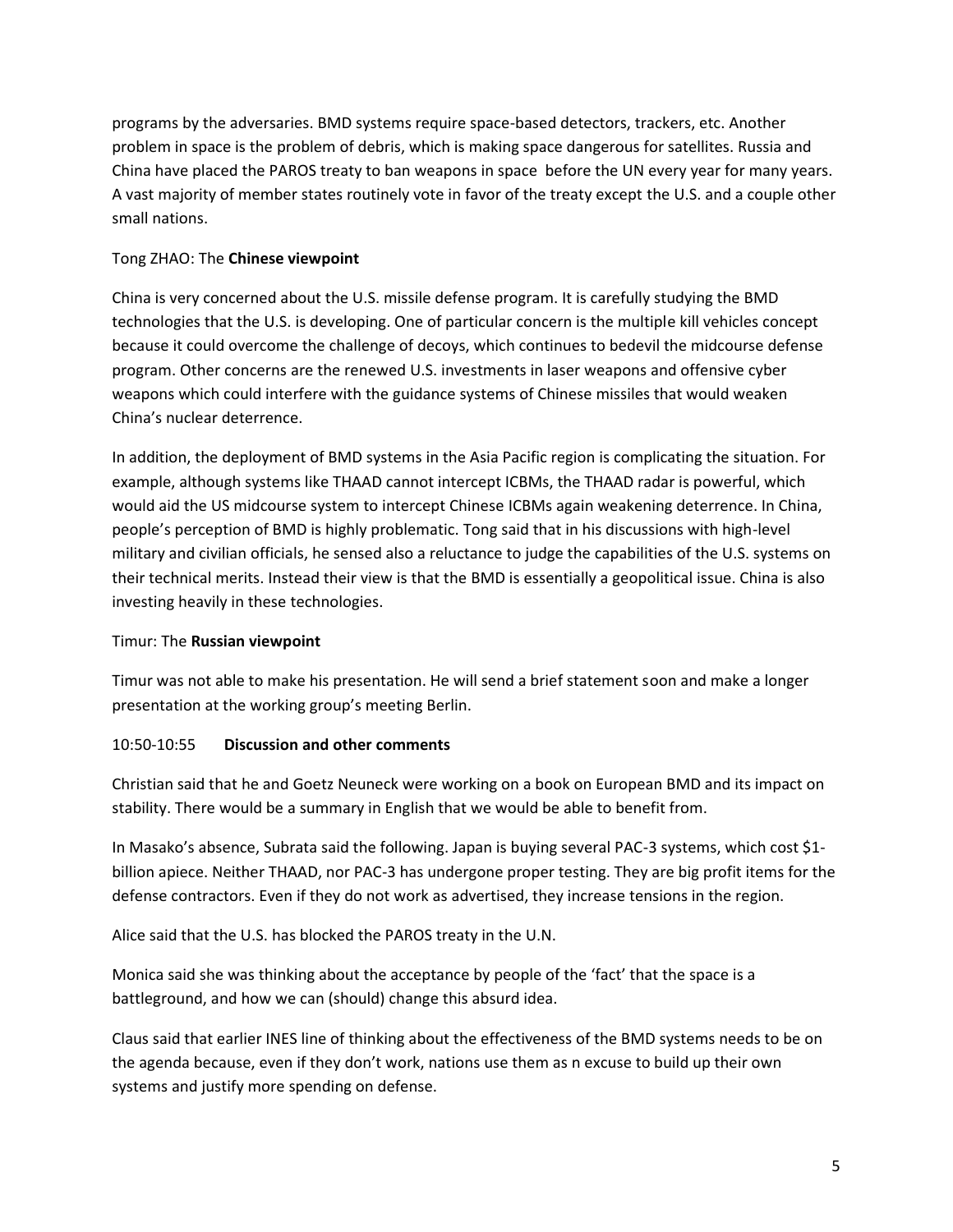### 10:55-11:00 Subrata: Announcement about the **sessions in Berlin**:

Subrata said that he wanted to make it clear that there were two distinctly separate sessions for the working group members who will be in Berlin as follows.

### **Meeting 1**

September 30, 1 PM – 5 PM Meeting of the working group (Location TBA)

### **Meeting 2**

**Workshop on Missile Defense and Space Sunday, October 2 10:45 – 12:00 noon**

Chair: Subrata

Presenters – Dave, Juergen, Monica, and Timur

### 11:00-11:15

A brief discussion of the objectives of the working group followed. All agreed that it would require more than a brief discussion on the telephone. Regina suggested that an appropriate place to have that discussion would be the meeting of the working group in Berlin. Others agreed.

Finally, Subrata announced that INES was celebrating its 25<sup>th</sup> Anniversary with a wine and cheese reception on October 2, 4 -6 PM (location TBA).

All members of the working group in Berlin were cordially invited to attend.

### Action items:

- 1. Subrata to draft an agenda for the working group meeting in Berlin.
- 2. Timur to send a write-up on the Russian viewpoint.
- 3. Alice to send a brief status of PAROS at the U.N.

#### 11:15 **ADJOURN**